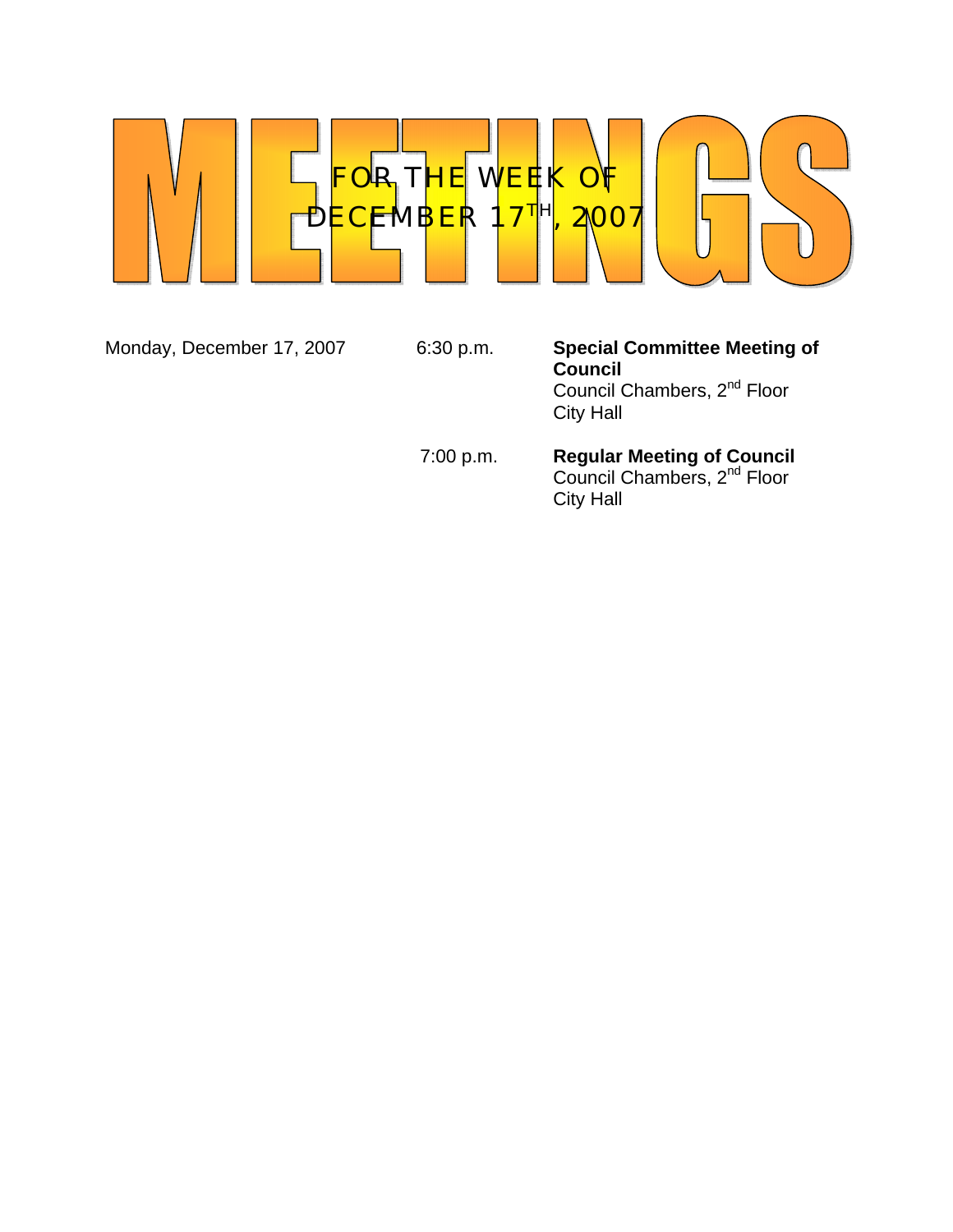# **THE CORPORATION OF THE CITY OF NORTH BAY REGULAR MEETING OF COUNCIL HELD MONDAY, DECEMBER 17TH, 2007**

# **PUBLIC PRESENTATIONS:**

Gilbert Gagnon re Councillor Boldt

### **PUBLIC MEETING MINUTES:**

Monday, December 3, 2007 Wednesday, December 5, 2007 Monday, December 10, 2007 Wednesday, December 12, 2007

### **CLOSED MEETING MINUTES (available for Council viewing in the Clerk's Office):**

Monday, December 3, 2007

#### **COMMITTEE REPORTS:**

General Government Committee Report No. 2007-14 General Government Committee Report No. 2007-15 General Government Committee Report No. 2007-16 Community Services Committee Report No. 2007-25 Community Services Committee Report No. 2007-26 Community Services Committee Report No. 2007-27 Striking Committee Report No. 2007-06

#### **CORRESPONDENCE:**

- 1. Report from E. Courville dated November 26, 2007 re Sign variance request from the North Bay-Mattawa Conservation Authority - John Street and Second Avenue (D13/2007/SIGNS/NBMCA).
- 2. Rezoning application by Ilario & Albina Boaro 1349 Lakeshore Drive (D14/2007/BOARO/1349LAKE).
- 3. Report from S. McArthur dated November 26, 2007 re Lane closure in block bounded by Fourth Avenue West, Fraser Street and Third Avenue (T09/2007/ CORBE/185FOURW).
- 4. Report from J. Manning/B.A. Rogers dated December 11, 2007 re Tender 2007-117, supply of tandem truck chassis c/w dump body (F05/2007/PUBWO/PR52).
- 5. Letter from North Bay Elk's Lodge #25 dated December 10, 2007 re Temporary extension of Liquor License (P09/2008/LICEN/LIQUOR).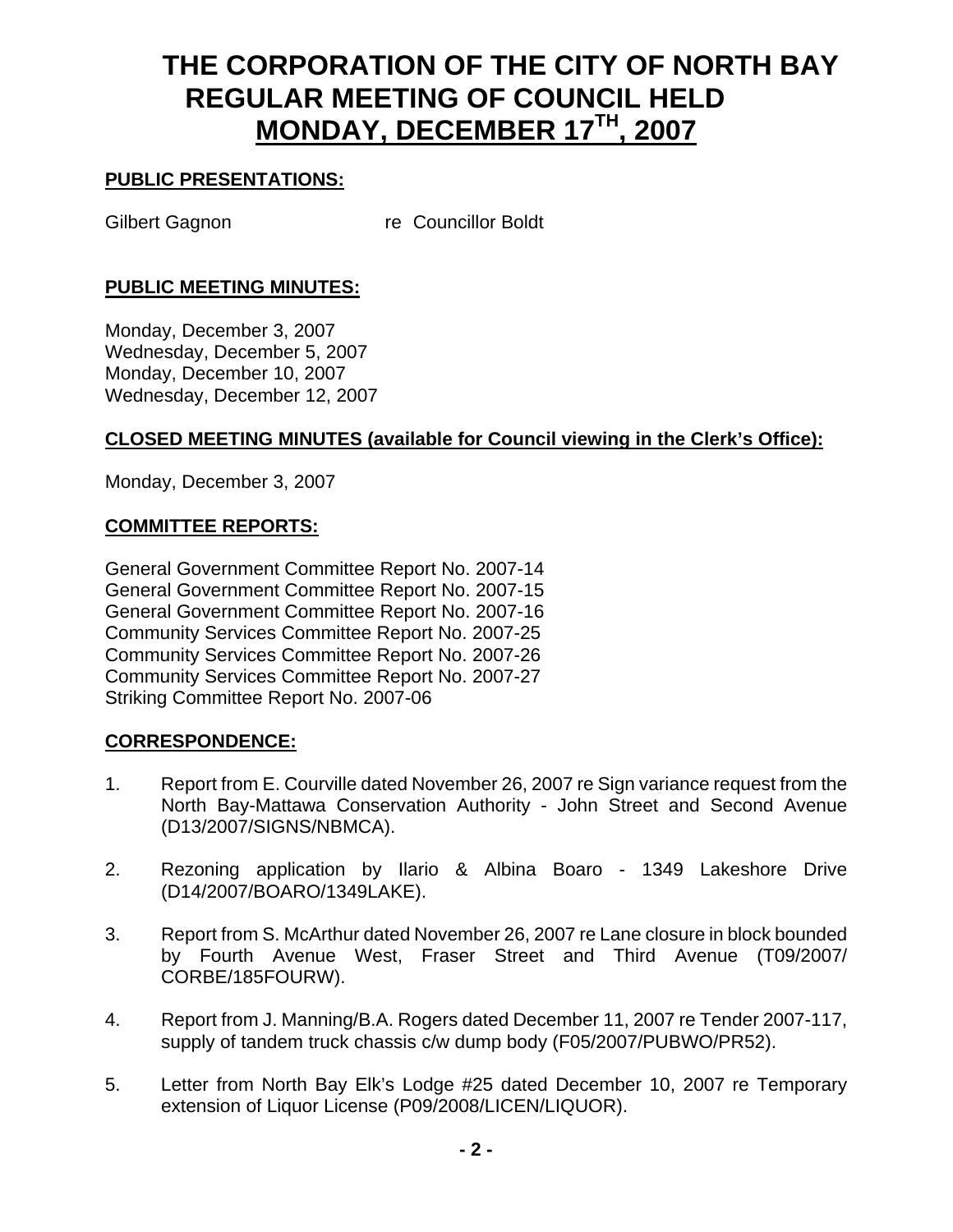- 6. Report from J. Manning/B.A. Rogers dated December 11, 2007 re RFP 2007-109, Contract Administration and Inspection Services (F05/2007/CWP/UNDERPAS).
- 7. Rezoning application by C. Canarino Holdings 240 Lakeshore Drive (D14/2007/CANAR/240LSD).
- 8. Report from J. Houston dated December 10, 2007 re 2007 Heritage Festival Financial Report (M02/2007/HERIT/GENERAL) (M02/2008/GENER/SUMPARK).
- 9. Report from B. Hillier dated December 12, 2007 re 2007 Update Municipal Accessibility Plan (C01/2007/MAAC/GENERAL).
- 10. Report from J. Manning/B.A. Rogers dated December 3, 2007 re Tender 2007-94B, Supply of one wheelchair accessible vehicle (F18/2007/TENDE/GENERAL).
- 11. Accounts for November 2007 (F14/2007/EOIR/GENERAL).
- 12. Accounts for Royal Bank for November 2007 (F14/2007/EOIR/GENERAL).
- 13. Report from J. Manning/B.A. Rogers dated December 10, 2007 re Tender 2007-104, Community Waterfront Park - Phase III (F05/2007/CWP/UNDERPAS).
- 14. Report from J. Manning/B.A. Rogers dated December 10, 2007 re RFP 2007-107, Solar Photovoltaic Demonstration Project for North Bay City Hall (E06/2007/ SOLAR/PHOTOVOL).
- 15. Report from J. Manning/B.A. Rogers/M.B. Burke dated December 13, 2007 re RFP 2007-95, Comprehensive Municipal Insurance for 2008 (L06/2007/INS/GENERAL).
- 16. Report from S. Kitlar dated December 7, 2007 re North Bay Trails and Active Transportation Study (R06/2007/SNOWM/GENERAL).

# **BY-LAWS FOR CONSIDERATION:**

#### **General Government - First, Second and Third readings:**

By-Law No. 2007-218 being the Procedural By-Law.

By-Law No. 2007-224 to establish rates or charges for the supply of water and sanitary sewer for domestic, commercial and manufacturing use, and including other related matters (and to repeal By-Law No. 2007-37).

By-Law No. 2007-235 to execute a Lease Agreement with the YMCA of North Bay and District relating to the Centennial Pool.

By-Law No. 2007-239 to assume and establish a public highway (Fisher Street road widenings).